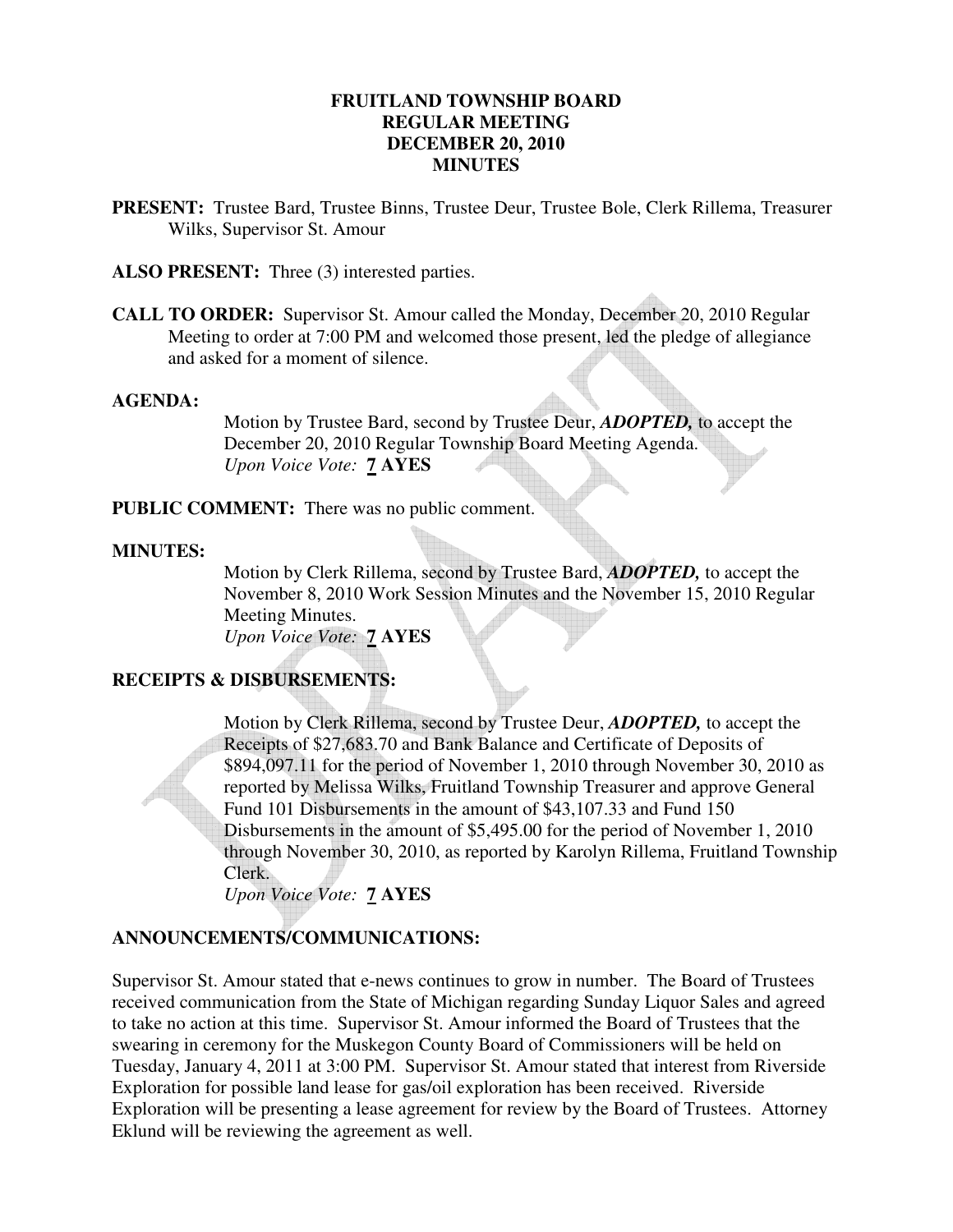# **CONSENT AGENDA:**

Motion by Trustee Bole, second by Trustee Deur, *ADOPTED,* to approve the consent agenda for the committees and members stated. *Upon Voice Vote:* **7 AYES**

# **COMMITTEE/BOARD UPDATES:**

- White Lake Ambulance Authority Trustee Bard reported that 137 calls were received in November and the next meeting is scheduled for January 26, 2011.
- White Lake Fire Authority Treasurer Wilks reported that there was no meeting in December and that the permits for the dry hydrants were submitted but no response has been received back.
- Parks and Recreation Commission Trustee Binns reported that Commissioners Urban and Marcinkowskii met with Trustee Deur and herself and made the additions/deletions to the Parks & Recreation Commission Master Plan. Clerk Rillema stated that she received emails from all Commissioners stating that they would approve the plan at their January meeting.
	- Motion by Clerk Rillema, second by Trustee Binns, *ADOPTED,* to approve the Parks and Recreation Commission's Master Plan subject upon approval at their next regularly scheduled meeting on January 3, 2011.
	- *Upon Voice Vote:* **7 AYES**

Supervisor St. Amour stated that the MCRC continues working on a recommendation for additional parking on Scenic Drive near Marcus Park. Trustee Binns stated that the Parks and Recreation Commission approved the bike time trials hosted by West Michigan Coast Riders and has asked Supervisor St. Amour to approve any paperwork necessary for this event. Trustee Binns stated that the Commissioners would like insight if there is any 40 acre parcel available owned by the township for a possible disc golf recreational site. The Board of Trustees has tasked Trustee Binns to ask the Parks and Recreation Commission for approximate financial investment, usage and management of such site.

- Planning Commission Trustee Deur stated that a public hearing has been scheduled for the January 5, 2011 meeting regarding an ordinance change to Section 3.23 nonconforming buildings and structures. A subcommittee has been formed to investigate if an ordinance is necessary for use of medical marijuana or a possible moratorium be put into place. Supervisor St. Amour stated that Attorney Eklund will present his recommendation at the January work session to the Board of Trustees.
- Zoning Board of Appeals Clerk Rillema stated that applicant Norman Dodd's request for variances on Article VIIIa Section 8.02a (1) Front Yard Setback, Residential Uses, Article III, Section 3.31 (B) Front (Lakefront Lots on Arterial Streets) and Article III, Section 3.31 (D) Rear (Shoreline View Protection) were denied for 6198 South Shore Drive, parcel number 61-06-107-100-0001-00 based on the belief this is a created hardship at the December 13, 2010 Zoning Board of Appeals hearing.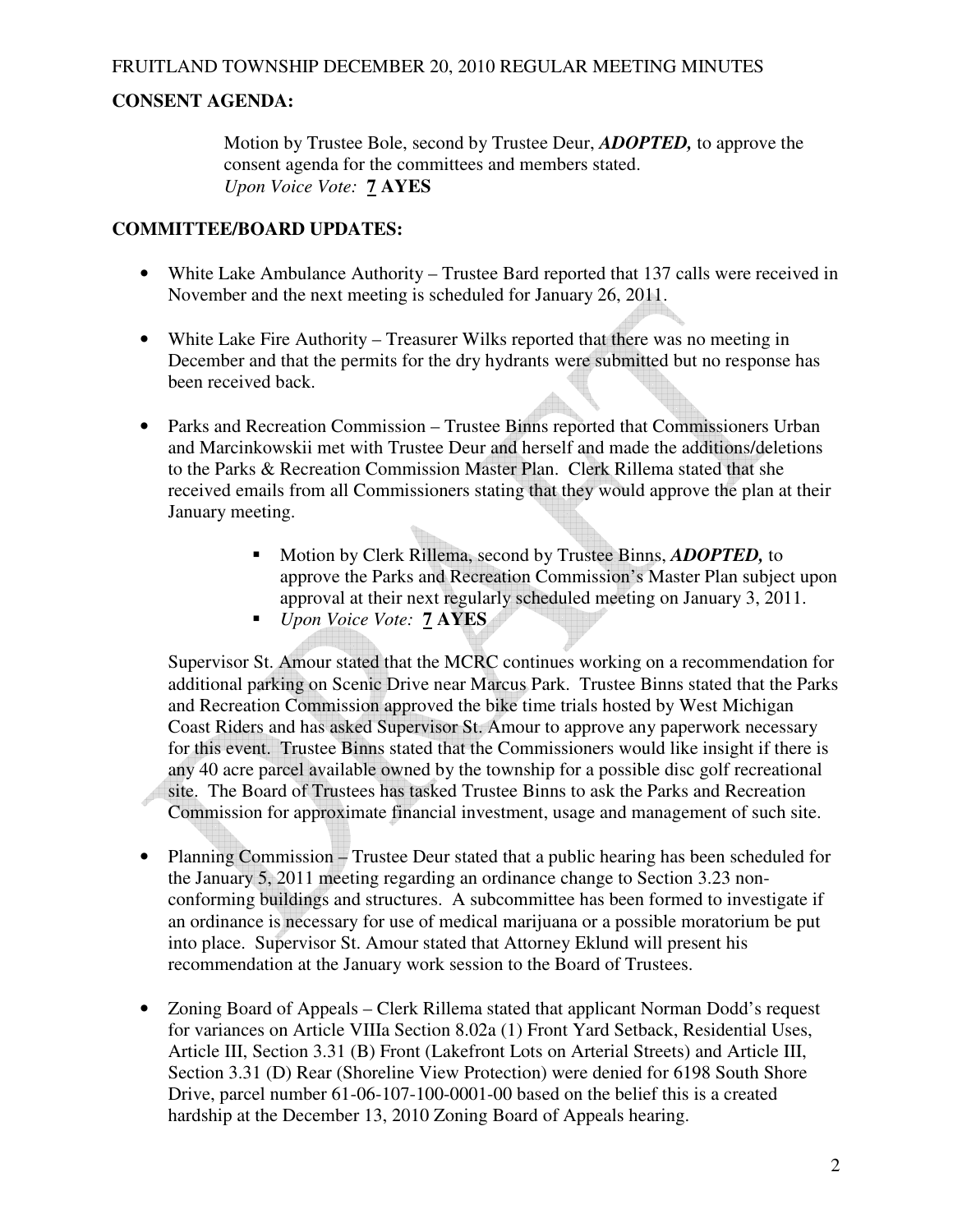- Citizen's Advisory Wireless Committee Trustee Deur stated that the committee waits for communication regarding the interest of the last mile providers at this time.
- Citizen's Advisory Residential Rental Committee Trustee Deur stated that Attorney Eklund will be presenting an ordinance for review by the Board of Trustees at its January work session.
- Citizen's Advisory McMillan Road End Committee Supervisor St. Amour stated that the Board of Trustees will need to discuss measures to be taken at McMillan Road end at the January work session. Options discussed briefly are do nothing, remove the fence and allow access down the hill or apply for a grant and use what contributions have been received towards the grant. Contributions received to date are \$1450.00. The Ganges Court case has not been ruled on by the Appeals Courts to date.
- Fred Meijer Berry Junction Rail Trail Supervisor St. Amour stated that the contract will be let in January, award early Spring and will be completed by summer. A grant from the Frey Foundation was awarded in the amount of \$75,000.00.
- White River Light Station Supervisor St. Amour stated that the Board of Trustees does not wish to make a decision on an agreement with the Friends of the White River Light Station which was requested by the Friends by December 31, 2010 in a letter dated November 24, 2010 as they would like to discuss all options during the budget process. Supervisor St. Amour stated that more conversation with another  $501(c)3$  organization is taking place with interest of running the museum completely. Curator McDonnell presented her report for involvement of ongoing projects and timelines for such.
	- Motion by Supervisor St. Amour, second by Trustee Bole, *ADOPTED,* to authorize the White River Light Station Curator to order 5000 WRLS pamphlets at a cost of \$531.00, place an ad in the Michigan Historic Travel Guide Book at a cost of \$50.00, place a two year ad in the West Michigan Tourist Association at a cost of \$210.00 and purchase 20 WRLS tour DVD's at a cost of \$60.00. Total not to exceed \$851.00.
	- *Roll Call Vote:* Trustee Bard **AYE,** Trustee Deur **AYE,** Trustee Binns **AYE,** Clerk Rillema **AYE,** Treasurer Wilks **AYE,** Trustee Bole **AYE,** Supervisor St. Amour **AYE**

# **OLD BUSINESS:**

- 1. 5623 Murray Road Supervisor St. Amour stated that he had no report.
- 2. Ordinance Enforcement Supervisor St. Amour stated that Mr. Meyers of 1490 W. Duck Lake Road has a court date scheduled December 22, 2010. Deputy Jake Ashker has been tasked to inform Jane Pyle of 3350 Bard Road to remove the boat lifts that were to be removed by November 1, 2010, ticket Mrs. Ball of 4540 Weber Road for a violation of the junk ordinance and Attorney Eklund has been asked to investigate Mr. Burley of 6196 South Shore Drive for a possible violation of a home occupation ordinance violation.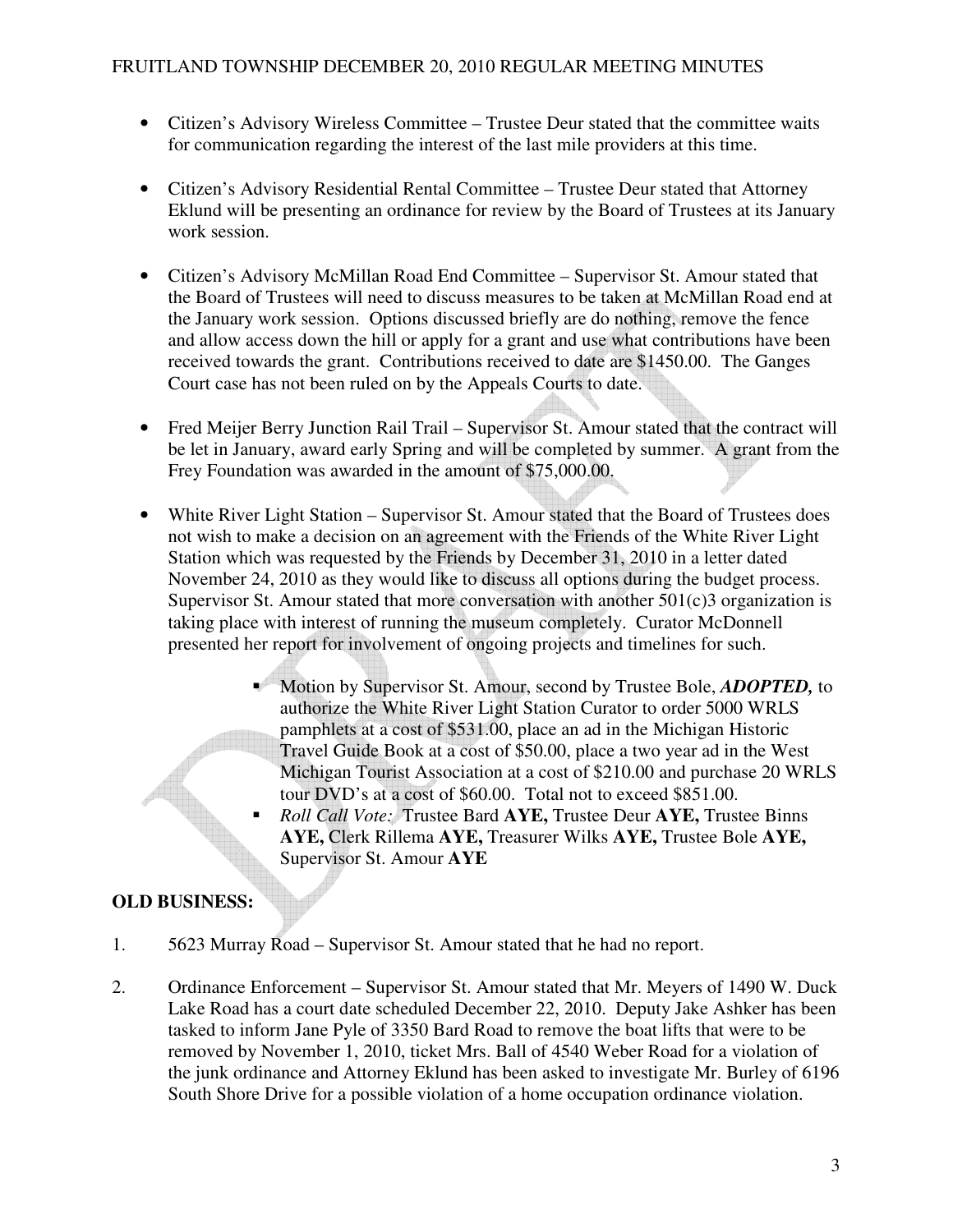### FRUITLAND TOWNSHIP DECEMBER 20, 2010 REGULAR MEETING MINUTES

3. Sale of Township Land – Supervisor St. Amour stated that the tour of township land has been postponed until a break in the weather if favorable for foot/atv travel.

## **NEW BUSINESS:**

- 1. 2011-12 Proposed Budget Discussion –Supervisor St. Amour lightly touched on all departments in the proposed budget. Any suggestions from the Board should be forwarded to Supervisor St. Amour for the January work session. Under the Elections Department, Supervisor St. Amour stated that a wage for the Clerks involved in the election process has been budgeted for 2011-12. Conversation from both Trustee Bard and Trustee Deur cautioned the Board of Trustees regarding history of the prior clerk and the controversy that surrounded such. Supervisor St. Amour stated that is not pertinent to the current clerk's work ethic and tasked all the Trustees to research the amount of time and effort that Clerk Rillema devotes to the election process. Supervisor St. Amour stated that serving as the ordinance enforcer, he would like to receive a wage once again as it does require a significant amount of his time. The department for Attorney/Corporation Counsel has been increased significantly due to the unknown potential of two lawsuits: Gardner/Gill (5623 Murray Road) and Marcus Park (agreements). All services were increased 10% and health insurance was increased 15% due to information received from our insurance agent. A 3% increase to staff and elected officials is proposed in the budget also. Trustee Bard is opposed to any increase to staff and elected officials at this time. Supervisor St. Amour tasked Trustee Binns to ask the Parks & Recreation Commission to review their budget for 2011-12. Under the museum, department 746, the Board has asked Supervisor St. Amour to write to the Friends of the White River Light Station stating that no agreement will be accepted until they have done their due diligence through the budget process. They are hopeful that a workable solution between all or part of the groups is attainable. Supervisor St. Amour will ask our insurance carrier for an additional 2 million dollar liability insurance quote.
- 2. Building Department Request for Books –

Motion by Clerk Rillema, second by Trustee Bard, *ADOPTED,* to authorize the Clerk to purchase the 2009 International Fire Code and 2009 International Property Maintenance Code at a cost not to exceed \$100.00. *Roll Call Vote:* Trustee Bole **AYE,** Treasurer Wilks **AYE,** Clerk Rillema **AYE,** Trustee Binns **AYE,** Trustee Deur **AYE,** Trustee Bard **AYE,** Supervisor St. Amour **AYE**

# 3. Meritorious Conduct –

Motion by Clerk Rillema, second by Trustee Deur, *ADOPTED,* to authorize the Clerk to grant Sally Dion three (3) days of compensation work time to be used by calendar year end 2011. *Roll Call Vote:* Trustee Bard **AYE,** Trustee Deur **AYE,** Trustee Binns **AYE,** Clerk Rillema **AYE,** Treasurer Wilks **AYE,** Trustee Bole **AYE,** Supervisor St. Amour **AYE**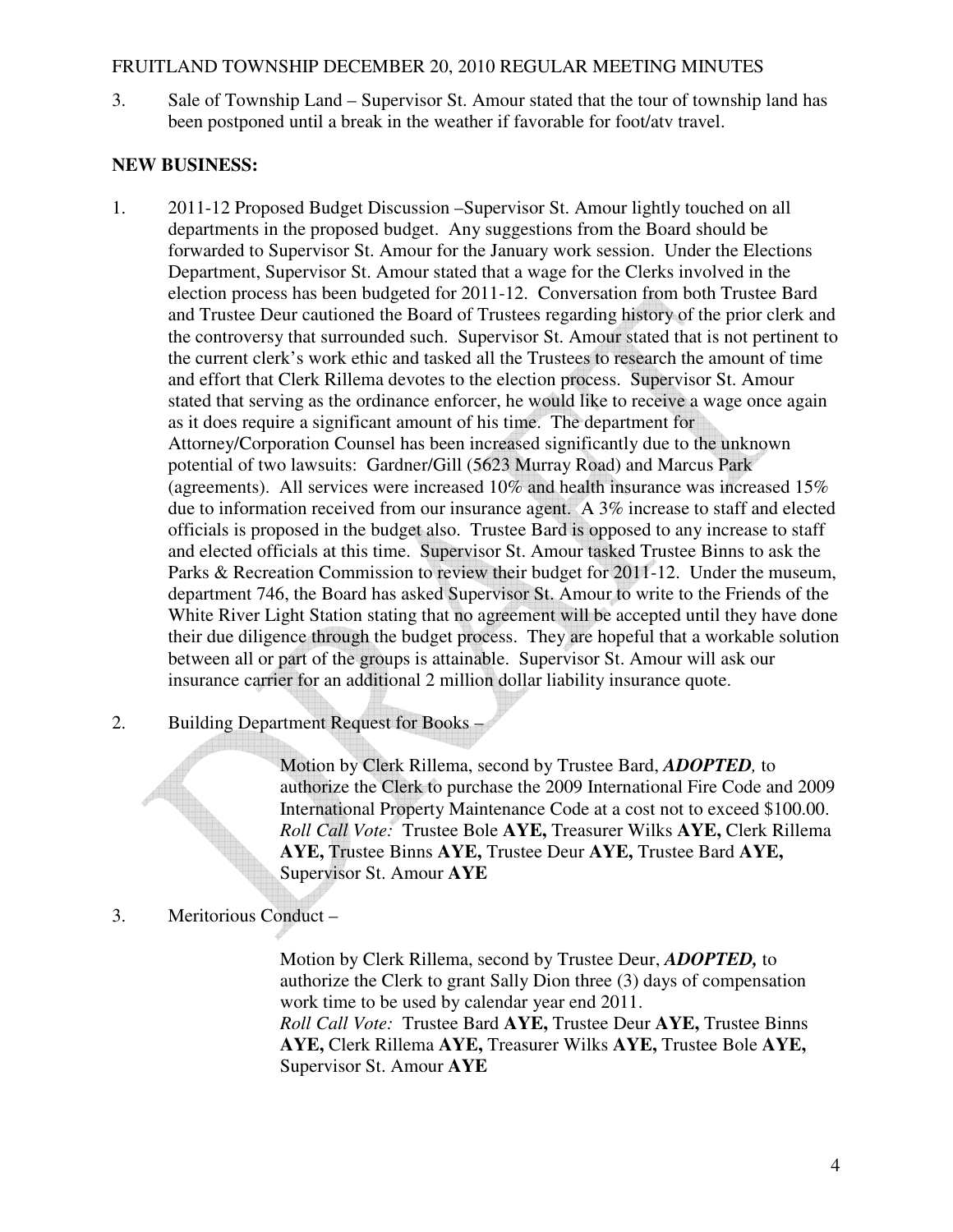# FRUITLAND TOWNSHIP DECEMBER 20, 2010 REGULAR MEETING MINUTES

### 4. Cemetery –

Motion by Clerk Rillema, second by Trustee Bard, *ADOPTED,* to adopt the language change in the Cemetery Ordinance, Section R 7.05 Markers or Memorials as presented to allow the placement of veteran markers and instruct the Clerk to publish the changes.

*Roll Call Vote:* Trustee Bard **AYE,** Trustee Deur **AYE,** Trustee Binns **AYE,** Clerk Rillema **AYE,** Treasurer Wilks **AYE**, Trustee Bole **AYE**, Supervisor St. Amour **AYE** 

Motion by Clerk Rillema, second by Treasurer Wilks, *ADOPTED,* to authorize the Clerk to purchase 150 Veteran Flag Holders from the Memorial Day Committee at a cost not to exceed \$450.00 *Roll Call Vote:* Trustee Bole **AYE**, Treasurer Wilks **AYE**, Clerk Rillema **AYE**, Trustee Bard **AYE**, Trustee Deur **AYE**, Trustee Binns **AYE,** Supervisor St. Amour **AYE** 

Motion by Clerk Rillema, second by Trustee Binns, *ADOPTED,* to authorize the Clerk to amend Resolution 2004-03 Fee and Escrow Deposit Schedule for Resident Opening & Closing Burial Space from \$250.00 to \$300.00 and change Non-Resident Cremains from \$150.00 to \$100.00. *Roll Call Vote:* Trustee Binns **AYE**, Trustee Deur **AYE**, Trustee Bard **AYE**, Clerk Rillema **AYE**, Treasurer Wilks **AYE,** Trustee Bole **AYE,** Supervisor St. Amour **AYE**

5. West Michigan Strategic Alliance –

Motion by Treasurer Wilks, second by Trustee Binns, *ADOPTED,* to authorize the Clerk to pay \$50.00 to the West Michigan Strategic Alliance for membership.

*Roll Call Vote:* Trustee Bard **AYE,** Trustee Deur **AYE**, Trustee Binns **AYE**, Trustee Bole **AYE**, Treasurer Wilks **AYE,** Clerk Rillema **AYE,** Supervisor St. Amour **AYE**

6. Wilson Road Address Change -

Motion by Supervisor St. Amour, second by Clerk Rillema, *ADOPTED,*  to authorize the Supervisor to take the steps needed to change addresses on Wilson Road to reflect the correct location for the safety and welfare of these residents. *Upon Voice Vote:* **7 AYES**

7. February/March Work Session & Regular Meeting Dates –

Motion by Clerk Rillema, second by Trustee Bard, *ADOPTED,* to authorize the Clerk to post the work session and regular meeting date changes for the months of February and March 2011. *Upon Voice Vote:* **7 AYES**